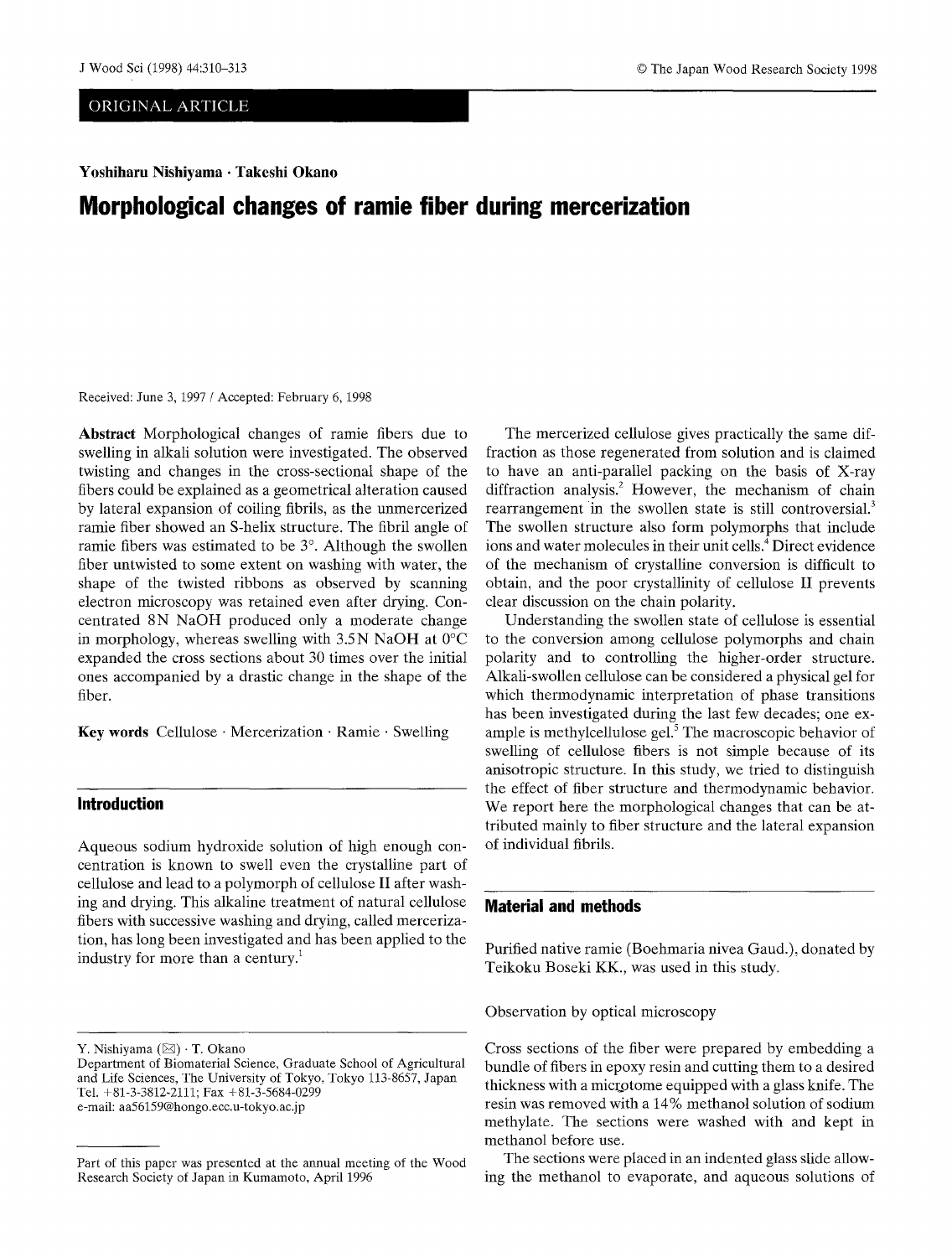caustic soda were adde& Changes in their shape and dimensions were observed with a light polarized microscope. The effects of washing with water and then drying were observed in the same manner.

Cross sections were prepared with a thickness ranging from  $5$  to  $50 \mu m$ . Thinner sections were used only to observe the initial state because such thin sections curl on swelling. Thicker sections were useful for observing the swelling behavior.

Ramie fibers cut into 2 cm long pieces were placed on a glass slide and alkali solution was added. Light microscope observation was carried out without a cover glass to prevent any restriction.

### X-ray diffraction

X-ray diffraction diagrams were prepared of a bundle of about 20 fibers held stretched in a vacuum camera mounted on a Rigaku RU-200HB with a rotating anode X-ray generator operating at 40kV and 80mA. An inclined X-ray diffraction of  $17.3^\circ$  (theta angle for 004) was used to observe the azimuthal distribution of 004 reflection, which directly reflects the distribution of microfibril orientation. The diffraction diagrams stored on an imaging plate (Fuji imaging plate HRV) were read with an imaging plate reader RAXIS IID. The azimuthal intensity distribution of 004 reflection showed only one peak due to the disorientation of the fibrils. A gaussian distribution was assumed for the disorientation, and the fibrillar angle was calculated by deconvoluting the intensity profile into two gaussian profiles of the same shape by the least-squares method.

## SEM observation

Fibers were peeled with forceps in water under the microscope to confirm that the fiber was composed of layers. To estimate the fibril angle, fibers were split with a needle along the fiber length. Mercerization of fibers was carried out in a slack condition. **All** samples were freeze-dried with t-butyl alcohol and coated with Pt using an ion sputter. Observation was done with a field emission scanning election microscope (SEM) (S-4000) using an accelerating voltage of 20kV.

# **Results and discussion**

## Fibril angle of ramie

Ramie cell walls appeared to consist of layers, and the micro fibrils were oriented nearly parallel to the fiber axis with a small deviation in the S-helix direction (Fig. 1a-c). Warwicker<sup>6</sup> had previously concluded that ramie samples exhibited an S-helix of  $6^\circ$ . Figure 2 shows the X-ray diffraction diagram obtained from an inclined sample from which the half-width of the 004 arc can be determined to be about  $10^\circ$ . The profile of the arc could be resolved into two



Fig. 1. Scanning electron micrographs of ramie fibers, a Surface of a purified native ramie. Fibril direction is slightly deviated from parallel. h Concentric layers can be peeled off with a pair of forceps, exposing almost the same structure inside, c Scratched with a needle along the fibril direction, the S-helix can be observed, d After slack mercerization in 3.5N aqueous NaOH at 0°C. e Condition are the same as in d. Crossing structure can be observed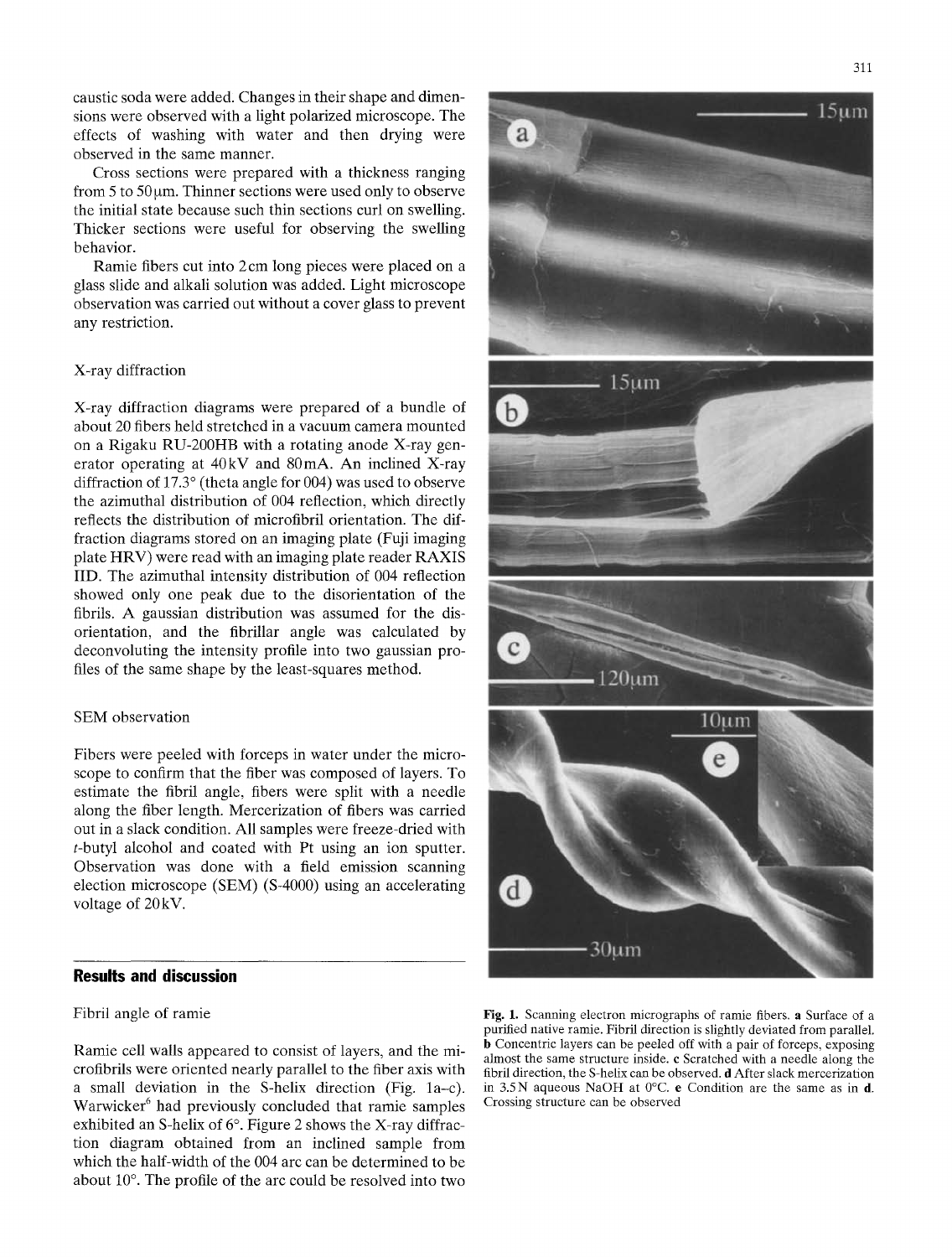

**Fig. 2.** X-ray diffraction diagram of ramie fibers inclined about 17.3<sup>o</sup> relative to vertical, and the azimuthal profile of its 004 reflection *(arrowhead). Filled circles,* observed intensity; *thick line,* calculated profile as a sum of two gaussian functions *(dashed lines); circles,* difference of calculated and observed data

gaussian curres at a distance of 5.8°. Therefore, the fibril angle was determined to be approximately  $3^\circ$ . The scanning electron micrographs of the ramie fiber (Fig. 1a-c) revealed the fiber to have a structure of S-helix, or left-handed helix (coiling in the counter direction is denoted as Z-helix). Light microscopy with varying focusing distances confirmed this coiling direction.

### Uncoiling of a fiber

When a fiber was soaked in a caustic soda solution under slight tension exerted by a small attached rod, the rod rotated clockwise as seen from the top; the fibers twisted right-handed. This can be interpreted as lateral expansion of individual fibrils in an S-helix.

The expansion of a thin layer of the cell wall simplified as a cylinder is illustrated in Fig. 3. We approximate the structure of the fiber to be a cylinder of infinite small thickness with a fibrillar orientation of  $\phi$ . The section cut at length  $L$ , corresponding to one turn of the fibril, is presented as the orthogonal ABCD. Here,  $AB = CD = W$ , and  $BC =$  $DA = L$ 

On swelling, assuming that the swelling takes place only perpendicular to the microfibril direction, the section becomes parallelogramic AB'CD' at a swelling ratio  $\alpha$ . Under this assumption, we can calculate the width and fibril angle after swelling, and the rotation of the fiber on swelling.



Fig. 3. Expansion of the ramie cell wall. *ABCD* is a section cut and opened one turn of the wall with fibril angle  $\phi$ , width W, and helix pitch L. Assuming a lateral expansion of fibrils by rate  $\alpha$ , the expanded section is expressed with suffix 1

P and Q in Fig. 3 are the feet of orthogonal projections from point B' to line AC and from point A to line CD', respectively.

Because AB' and CD' are parallel,  $\angle A CQ = \angle CAB'$ , which means that  $\triangle PAB'$  and  $\triangle OAC$  are similar figures. Here PB =  $L \sin \phi$ , PB' =  $\alpha$ PB, and AP =  $W \sin \phi$ ; thus the fibril angles  $\phi$  in the initial state and  $\phi_1$  in the swollen state are expressed as follows:

$$
\tan \phi = \frac{AB}{BC} = \frac{W}{L} \tag{1}
$$

$$
\tan \phi_1 = \frac{QC}{AQ} = \frac{AP}{PB'} = \frac{W\sin\phi}{\alpha L\sin\phi} \tag{2}
$$

$$
=\frac{W}{\alpha L}\tag{3}
$$

The width and length of the section in the swollen state are AB' and AQ, respectively,

$$
W_1 = AB' = \frac{PB'}{\cos \phi_1} = \frac{\alpha L \sin \phi}{\cos \phi_1} \tag{4}
$$

$$
= W \sqrt{\frac{\tan^2 \phi + \alpha^2}{\tan^2 \phi + 1}}
$$
 (5)

$$
L_1 = \text{AQ} = \frac{L\cos\phi_1}{\cos\phi} \tag{6}
$$

The twisting of the fiber corresponds to the shift of D' from D. This is  $QD'$ . Thus the number of rotations r per unit length of the fiber can be calculated by